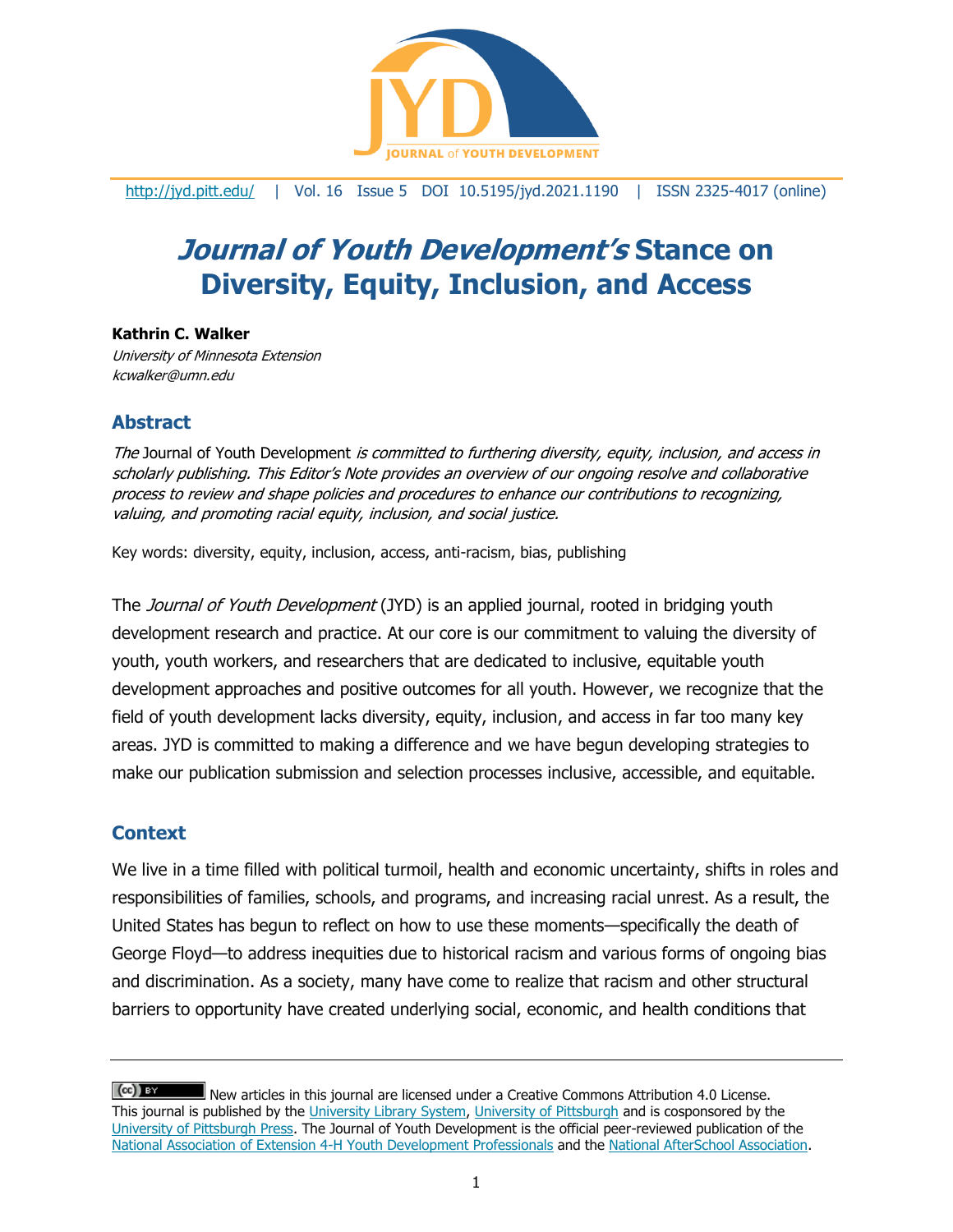have left youth of color, especially Black youth, facing disproportionate and unfair risks and, in some cases, death. These current realities reflect centuries of inequity due to discrimination and racism inflicted upon Black communities and actively promoted and too easily tolerated by dominant White society. What does this all mean for the field of youth development, and for this journal that serves to advance it?

On May 25, 2020, 17-year-old Darnella Frazier—a Black girl on her way to the corner store to buy snacks with her 9-year-old cousin—courageously filmed the murder of George Floyd by a White police officer. She was given an honorary Pulitzer Prize for her video that helped disprove the police narrative, create momentum for accountability, facilitate the trial's historic outcome, and catalyze a global racial justice movement. Young people have been at the forefront of social justice throughout history. Could this historic moment be a spark to ignite our collective response as youth development advocates?

Still reeling a week later, the JYD Publications Committee met. In those early days, we were all inundated with perfunctory thoughts-and-prayers statements from every possible organization. There was strong support from the almost all White committee for JYD to take a stand. As JYD's editor, I firmly felt that instead of a statement of support, JYD should offer a commentary to speak squarely to racial injustice and youth work with a concrete call to action for those in the field and for the journal itself.

We must leverage this critical moment to center the lives and value of all young people and to boldly challenge the status quo in how we understand and support them. The power of racism as a structuring ideology within society—within youth work, within publishing—lies in its ability to reimagine itself in new moments and contexts. This editorial shares our ongoing resolve and collaborative process to both reflect and pursue bold action beyond rhetoric and performance as we stand in solidarity with the communities we study and serve to ensure that all young people thrive.

## **Call to Action**

Corliss Outley and Dale Blyth (2020) put forth a commentary that outlines the need to promote a strong and sustained commitment to antiracist approaches to research, practice, and policy in the youth development field. "As a journal and a representative of our larger field, we must condemn racism in all of its many forms and acknowledge the impact that historic, deeply rooted, and systemic inequities have on our youth, our youth workers, and our scholars as well as our institutions and organizations (Outley & Blyth, 2020, p. 2). Specifically, they call upon our

2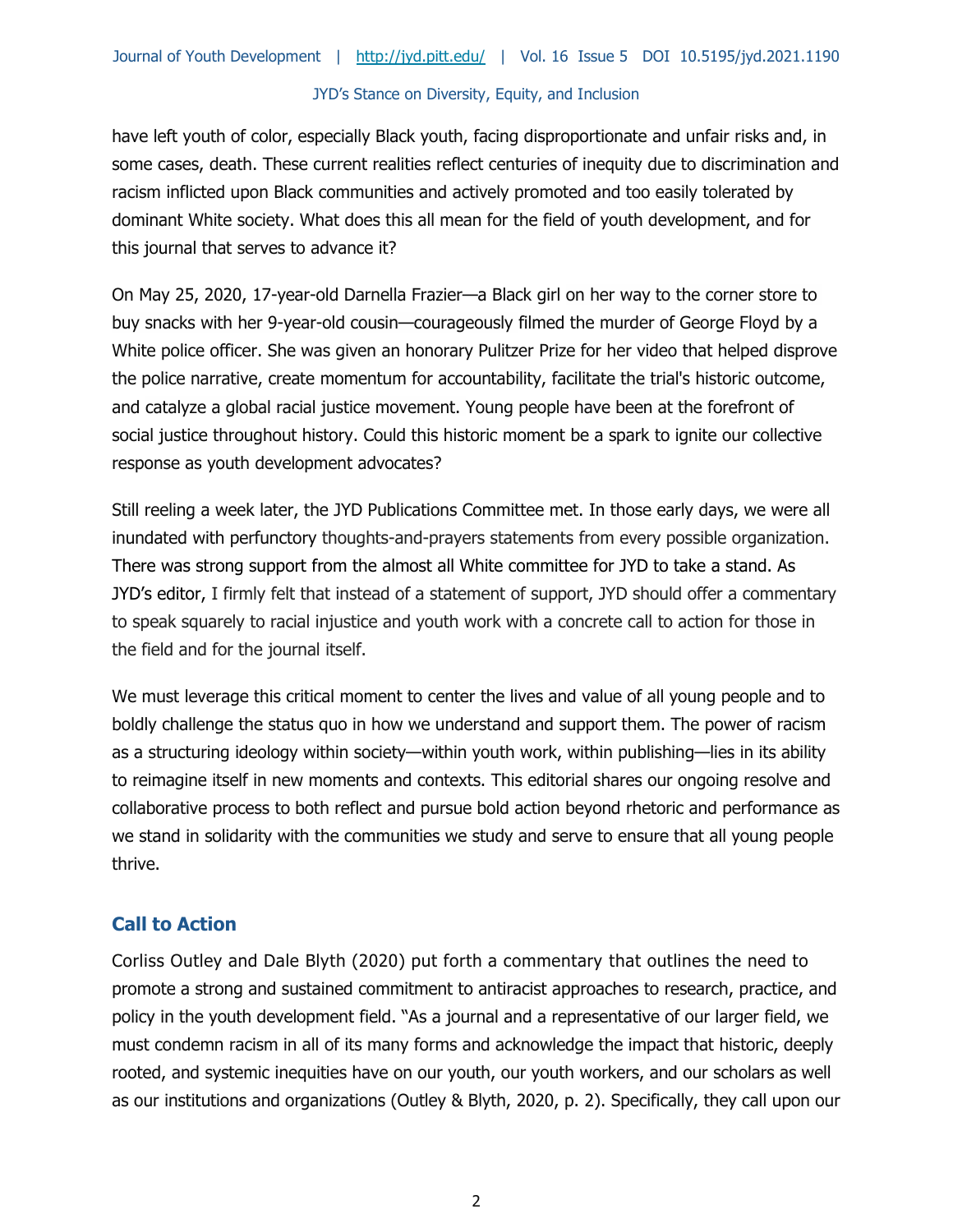fields' journals to strengthen our antiracism efforts by (a) diversifying our editorial boards, (b) ensuring fairness in all journal processes, and (c) highlighting content that documents the impact of racism on youth development.

# **Equity Task Force**

With the commentary as our lighthouse, JYD's publications committee assembled an Equity Task Force to review and shape JYD policies and procedures to enhance our contributions to promoting racial equity, inclusion, and social justice. The task force was composed of JYD editors, publications committee members, reviewers, authors, and those committed to social justice and antiracism (see Appendix). We intentionally included members who are from historically excluded groups, and in different career stages and roles. We are grateful for their time, perspectives, and insights.

The task force identified four priority areas and created subgroups to discover issues and develop recommendations (some from Roberts et al., 2020) for JYD:

- 1. **Mission**: the ways our mission and goals might be adjusted to best reflect our values and the importance of equity in our field.
- 2. **Leadership**: the diversity of our leadership groups and how people are selected to ensure inclusivity.
- 3. **Expectations**: the ways we seek manuscripts and set clear expectations for how authors address equity, race, and diversity.
- 4. **Operations**: the criteria and ways we review and edit submissions.

The full task force and each subgroup met from January through May 2021 and submitted recommendations to the publications committee in June 2021.

# **Proclaiming Our Stance**

The publications committee and editorial team co-created and publicly proclaim the following vision, mission, and values for this journal:

We, the journal editors and members of the JYD Publications Committee, have worked together to create a new vision and mission statement and a set of values and recommendations to more fully reflect the importance of diversity, equity, inclusion, social justice, and an anti-racist approach to researching, understanding, publishing, and practicing quality youth development. These efforts are not intended to narrow the types of manuscripts we seek but rather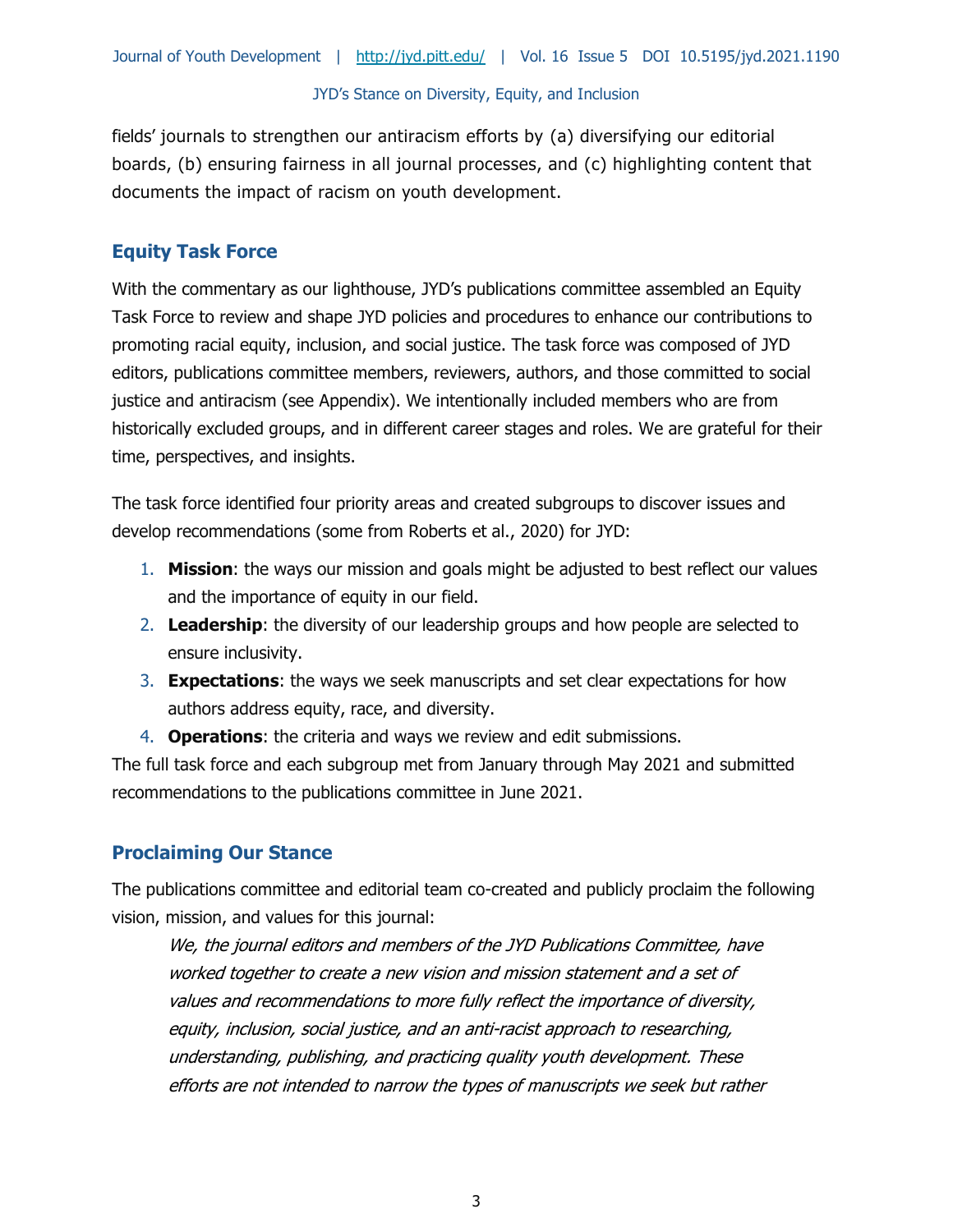to ensure that all perspectives are welcome, reviewed appropriately, and published in ways that advance the field, enhance bridging between research and practice, encourage diverse voices, and ensure equity for all youth, their families, and their communities.

**Our vision** is a world in which all youth and communities are authentically represented in youth development scholarship and practice, and in which youth development scholarship contributes to repairing historical and current inequities.

**Our mission** is to bridge research and practice by cultivating and publishing youth development scholarship with and for youth, practitioners, and researchers in pursuit of an equitable and just society in which all young people can thrive.

We value

- the dignity, humanity, and value of every young person
- strengths-based approaches that lift up assets of individuals and communities
- human rights and equitable opportunities for all through the promotion of antiracist and social justice approaches, including racial, gender, and economic justice
- diverse scientific and systematic approaches to knowing and making meaning
- wisdom and knowledge gained through practice and experience
- critical understanding of historical and current intersecting systems of oppression
- different types of scholarship, including the scholarship of
	- o discovery
	- o integration including synthesis across disciplinary perspectives
	- o application and engagement
	- o teaching and learning processes
- working in partnership with and on behalf of practitioners and researchers and the diverse youth and families they serve and study
- partnership approaches that equitably involve practitioners, researchers, youth, families, and cultural perspectives
- expanding the authentic understanding of youth and their contexts as part of youth development scholarship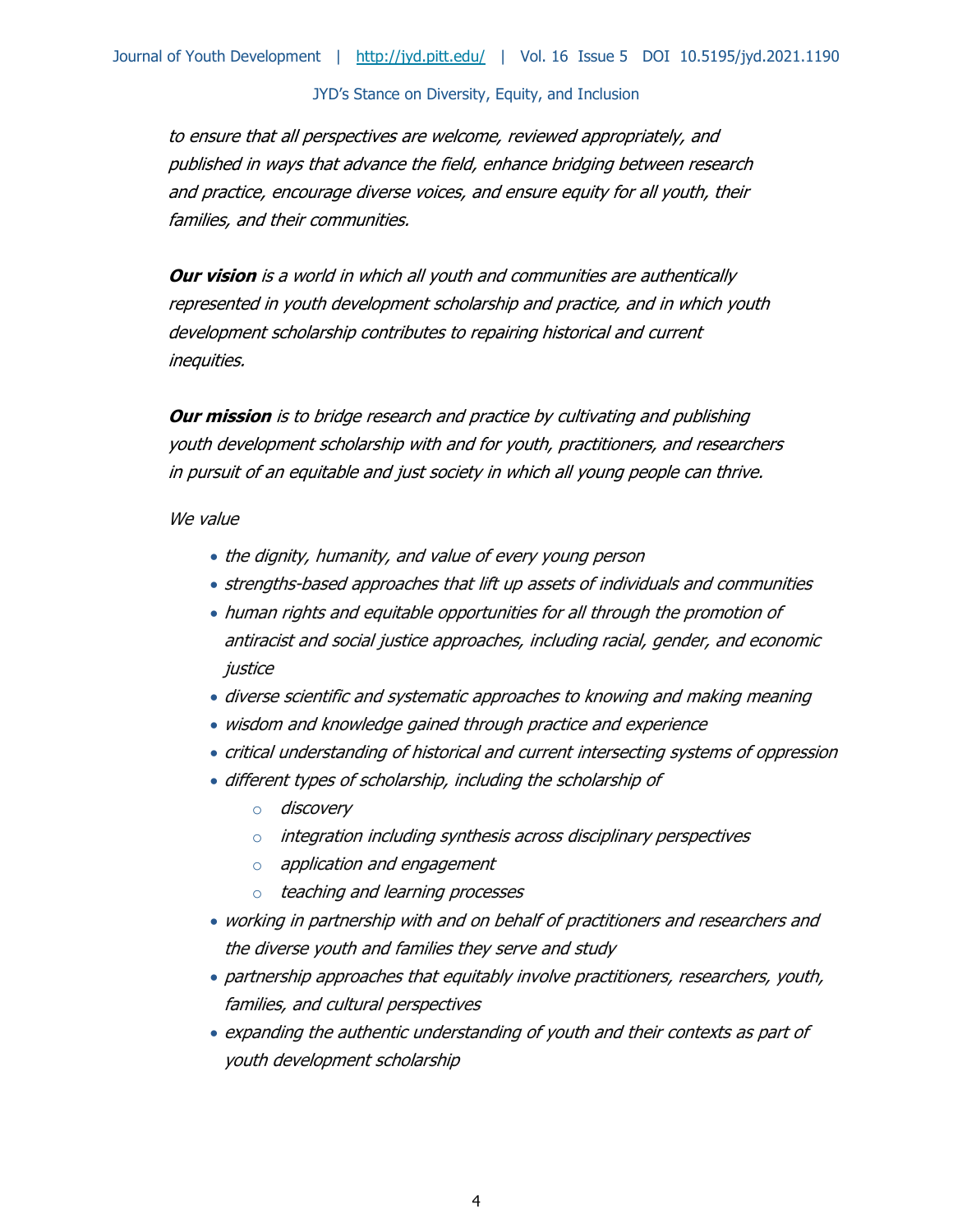- constructive and critical discourse across diverse perspectives in order to enhance and advance youth development approaches, programs, and theory
- open access for all authors and all users

# **Charting Our Course**

Efforts to promote diversity, equity, inclusion, and access and to address disparities are underway at all leadership levels. We have solicited a systemic review of past JYD articles from a diversity lens, and we aim to update our guidance for authors, examine our peerreview processes for potential bias, and track progress on diversity goals. The task force relied heavily on the strategies put forth by Buchanan et al. (in press), and each subcommittee offered the following recommendations.

## **Leadership**

Recommendations and strategies for leadership on equity focus on four levels: publications committee, editor, section editors, and reviewers:

- We have established a standing Diversity, Equity, Inclusion and Access (DEIA) Committee to oversee JYD's commitments to build a more diverse and inclusive publications committee, track and report DEIA data, and establish onboarding processes with DEI guidance.
- Our editor-in-chief is to take a position on DEIA through editorials (like this one) and other channels, ensure accountability of DEIA progress, and represent the journal commitment to DEIA with its co-sponsoring associations.
- At the section editor level, the aim is to produce a briefing document on unconscious bias in the review process, solicit submissions by members of under-represented groups, prioritize or reserve space for manuscripts that focus on DEIA efforts, encourage authors to cite those from under-represented groups, and develop an accountability system to examine the diversity of reviewers.
- At the reviewer level, we want to explore alternative strategies like panel or group reviewing as well as incentives and recognition for reviewers. We want to expand the reviewer pool through mentoring junior reviewers, recruiting a more diverse reviewer pool, and training practitioner reviewers.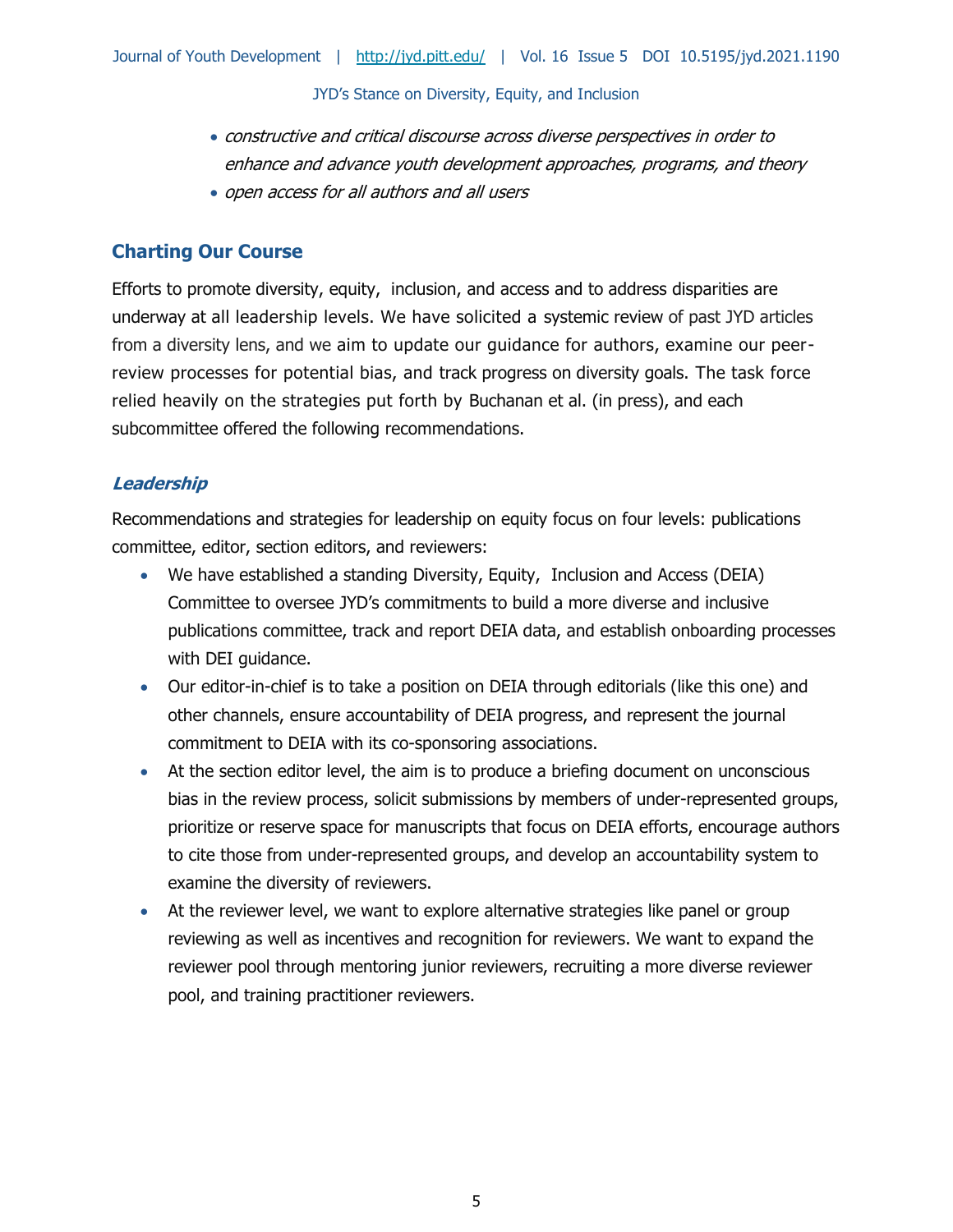## **Expectations and Operations**

We were pleased to discover and will draw upon the Recommendations and Diversity Accountability Index (Buchanan et al., in press) to ensure equity in how research is conducted, reported, reviewed, and disseminated. For example, we will develop review criteria to incentivize and assess diversity of samples. Articles should report and justify the diversity of their sample, make clear the extent to which findings generalize across populations, and make transparent how author identities relate to the topic and/or participants. Adding this expectation does not mean that each submission must have a diverse sample, but rather that the authors need to acknowledge and be explicit about any limitations.

## **Expanding Our Perspectives**

We cannot do this work without you, our readers, reviewers and contributing authors. We encourage you to read and share our articles. For example, in this issue alone I would highlight "Silence is Not an Option: Oral History of the Study of Race in Youth Development Through the Words of Esteemed Black Scholars" (Harris & Outley), "Sociopolitical Participation Among Marginalized Youth: Do Political Identification and Ideology Matter?" (Marchand), "The Complexities of Student Engagement for Racially Minoritized Youth in an After-School Program" (Sjogren & Melton), "Increasing Latinx Youth Engagement Across Different Types of After-School Organizations" (Moncloa et al.), and "Examining the Knowledge, Skills, and Dispositions of 4-H Professionals Related to LGBTQ+ Youth" (Gonzalez).

Recent publications address indigenous identity (Farella et al., 2021), LGBTQ+ inclusion (Rand et al., 2021), critical consciousness (Gonzalez et al., 2020), Black family engagement (Case, 2020), the Thrive model though an equity lens (Fields, 2020), Latinx adolescents' peer ethnic discrimination (Ma et al., 2020) countering fascism (Arbeit et al., 2020), Black families' reactions to socialization interventions (Anderson et al., 2020) and leading with youth of color (Clemons, 2020).

Next, we invite you to work with us as we explore and enhance the peer-review process. We want to grow our reviewer pool to reflect the diversity of the field. Enroll as a reviewer and indicate your interest areas. As the online platform is upgraded, we will be working to strengthen how reviewers can share their background and expertise to be best matched with manuscripts. Then as a reviewer, ask difficult questions, offer concrete and constructive feedback, and challenge authors to discuss generalizability, implications, and limitations.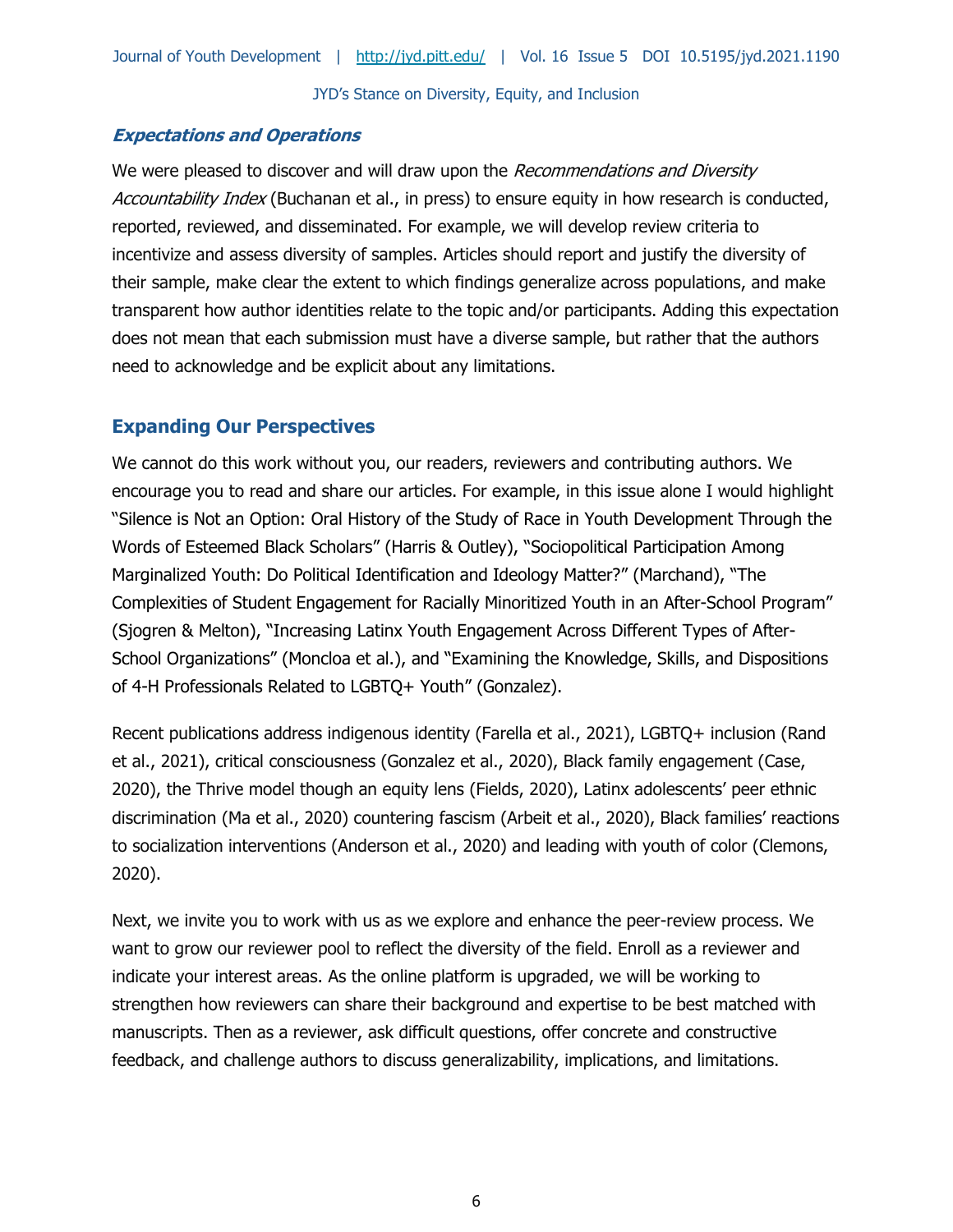Finally, as contributing authors, we ask you to trust us with your manuscripts and help us address diversity concerns. For example, report and justify the diversity of your sample, make clear the extent to which your findings generalize across populations, make transparent how author identities relate to the topic and/or participants, and suggest potential reviewers with your submission to help us diversify our reviewer pool.

We are determined to meet this moment and make JYD's publication submission and selection processes inclusive, accessible, and equitable.

#### **References**

- Arbeit, M. R., Burnham, S. L. F., de Four, D., & Cronk, H. (2020). Youth practitioners can counter [fascism: What we know and what we need.](https://doi.org/10.5195/jyd.2020.936) Journal of Youth Development, 15(5), 37-67. (https://doi.org/10.5195/jyd.2020.936)
- Anderson, R. E., Metzger, I., Applewhite, K., Sawyer, B., Jackson, W., Flores, S., Majors, A., McKenny, M. C., & Carter, R. (2020). [Hands up, now what?: Black famil](https://doi.org/10.5195/jyd.2020.887)ies' reactions to racial socialization [interventions.](https://doi.org/10.5195/jyd.2020.887) Journal of Youth Development, 15(5), 93-109. (https://doi.org/10.5195/jyd.2020.887)
- Buchanan, N. T., Perez, M., Prinstein, M., & Thurston, I. (in press). Upending racism in psychological [science: Strategies to change how our science is conducted, reported, reviewed, and](https://doi.org/10.31234/osf.io/6nk4x)  [disseminated](https://doi.org/10.31234/osf.io/6nk4x) [Manuscript submitted for publication]. (https://psyarxiv.com/6nk4x/)
- Case, A. S. (2020). ["Doing our part": What motivates black family engagement in an after](https://doi.org/10.5195/jyd.2020.887)-school [program.](https://doi.org/10.5195/jyd.2020.887) Journal of Youth Development, 15(6), 44-69. (https://doi.org/10.5195/jyd.2020.887)
- Clemons, R. L. F. (2020). Leading *with* [youth of color: Organizing for educational change.](https://doi.org/10.5195/jyd.2020.785) *Journal of* Youth Development, 15(5), 110-125. (https://doi.org/10.5195/jyd.2020.785)
- Farella, J., Moore, J., Arias, J., & Elliott-Engel, J. (2021). [Framing indigenous identity inclusion in positive](https://doi.org/10.5195/jyd.2021.1059)  [youth development: Proclaimed ignorance, partial vacuum, and the Peoplehood Model.](https://doi.org/10.5195/jyd.2021.1059) Journal of Youth Development, 16(4), 171-194. (https://doi.org/10.5195/jyd.2021.1059)
- Fields, N. I. (2020). [Exploring the 4-H Thriving Model: A commentary through an equity lens.](https://doi.org/10.5195/jyd.2020.1058) Journal of Youth Development, 15(6), 171-194. (https://doi.org/10.5195/jyd.2020.1058)
- Gonzalez, M., Barker, A., Clarke, M., & Byrd, C. M. (2021). [Examining the knowledge, skills, and](https://doi.org/10.5195/jyd.2021.1096)  [dispositions of 4-H professionals related to LGBTQ+ youth.](https://doi.org/10.5195/jyd.2021.1096) Journal of Youth Development, 16(5), 193-211. (https://doi.org/10.5195/jyd.2021.1096)
- Gonzalez, M., Kokozos, M., Byrd, C. M., & McKee, K. E. (2020). [Critical positive youth development: A](https://doi.org/10.5195/jyd.2020.859)  [framework for centering critical consciousness.](https://doi.org/10.5195/jyd.2020.859) Journal of Youth Development, 15(6), 24-43. (https://doi.org/10.5195/jyd.2020.859)